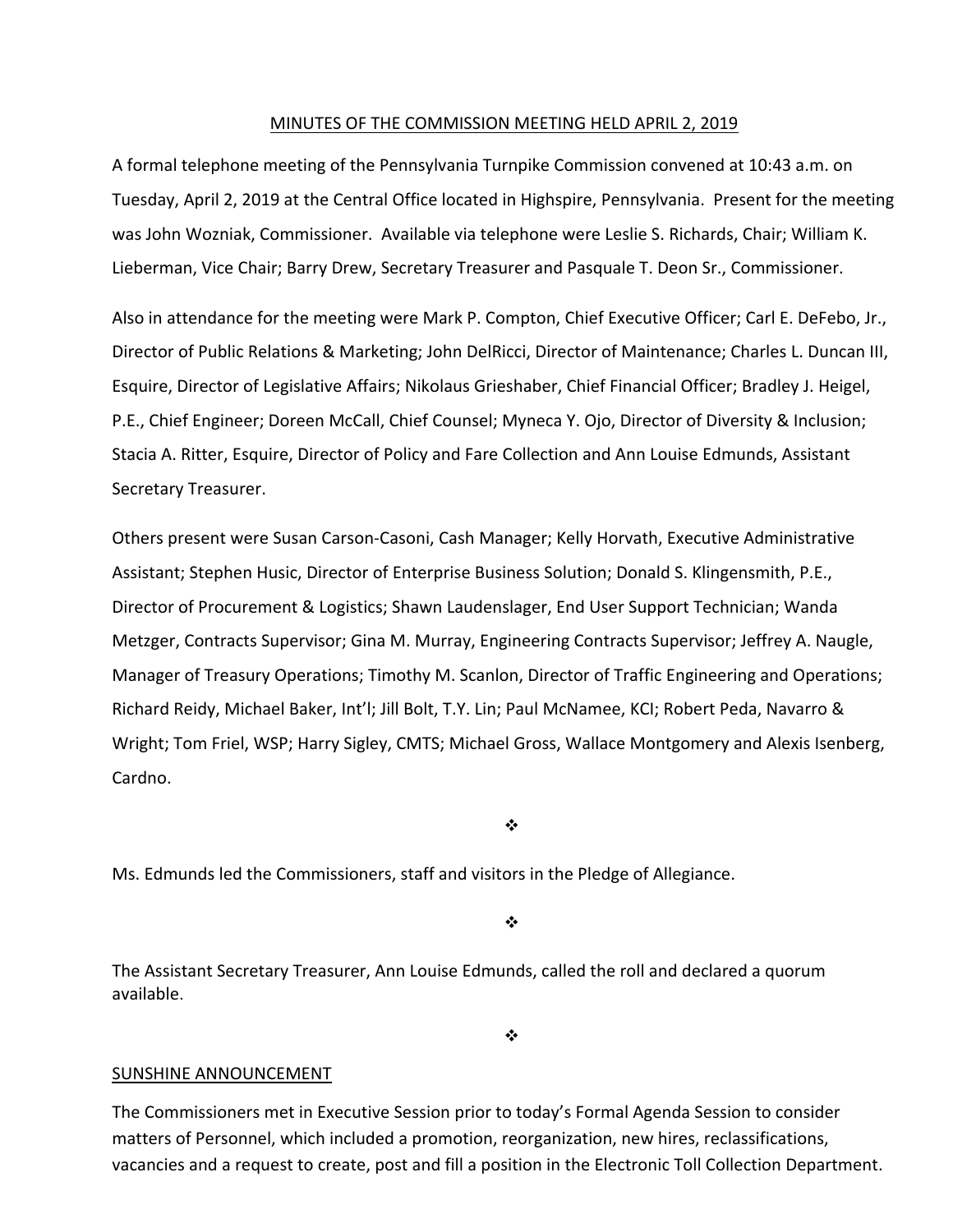MINUTES OF THE MEETING‐APRIL 2, 2019 **2** | Page

The Commissioners also engaged in non‐deliberative, informational discussions regarding various actions and matters, which have been approved at previous public meetings.

### PUBLIC COMMENT

Ms. Edmunds: The public is welcome to address the Commission regarding items listed on the Agenda or other items not listed on the Agenda that are within the Commission's authority or control.

 $\frac{1}{2}$ 

In order to conduct an orderly and effective meeting, all persons wishing to address the Commission should have signed in a requested time to speak. If you have not done so, you are invited to do so at this time.

There were no requests to address the Commission.

 $\bullet^{\bullet}_{\bullet} \bullet$ 

### MINUTES OF THE MEETING

Motion‐That the Minutes of the meeting held March 19, 2019 be approved and filed as submitted ‐was made by Commissioner Wozniak, seconded by Commissioner Deon, and passed unanimously.

 $\bullet^{\bullet}_{\bullet} \bullet$ 

 $\frac{1}{2}$ 

### COMMUNICATIONS

Motion‐That the Commission approves the memo received from the Chief Counsel‐was made by Commissioner Wozniak, seconded by Commissioner Deon, and passed unanimously.

### PERSONNEL

Motion‐That the Commission approves the Personnel as submitted‐was made by Commissioner Wozniak, seconded by Commissioner Deon, and passed unanimously.

 $\cdot$ 

UNFINISHED BUSINESS No Unfinished Business to consider.

❖

## NEW BUSINESS

### **SUPPLEMENT**

Motion-That the Commission approves the negotiation and execution of Supplemental Agreement #2 for Cashless Tolling program manager with HNTB Corp., for an increase of \$9,000,000.00 to provide continued program and project management services to Commission staff and to review and track conversion tasks performed by others through the planned 2022 conversion period; for a revised not‐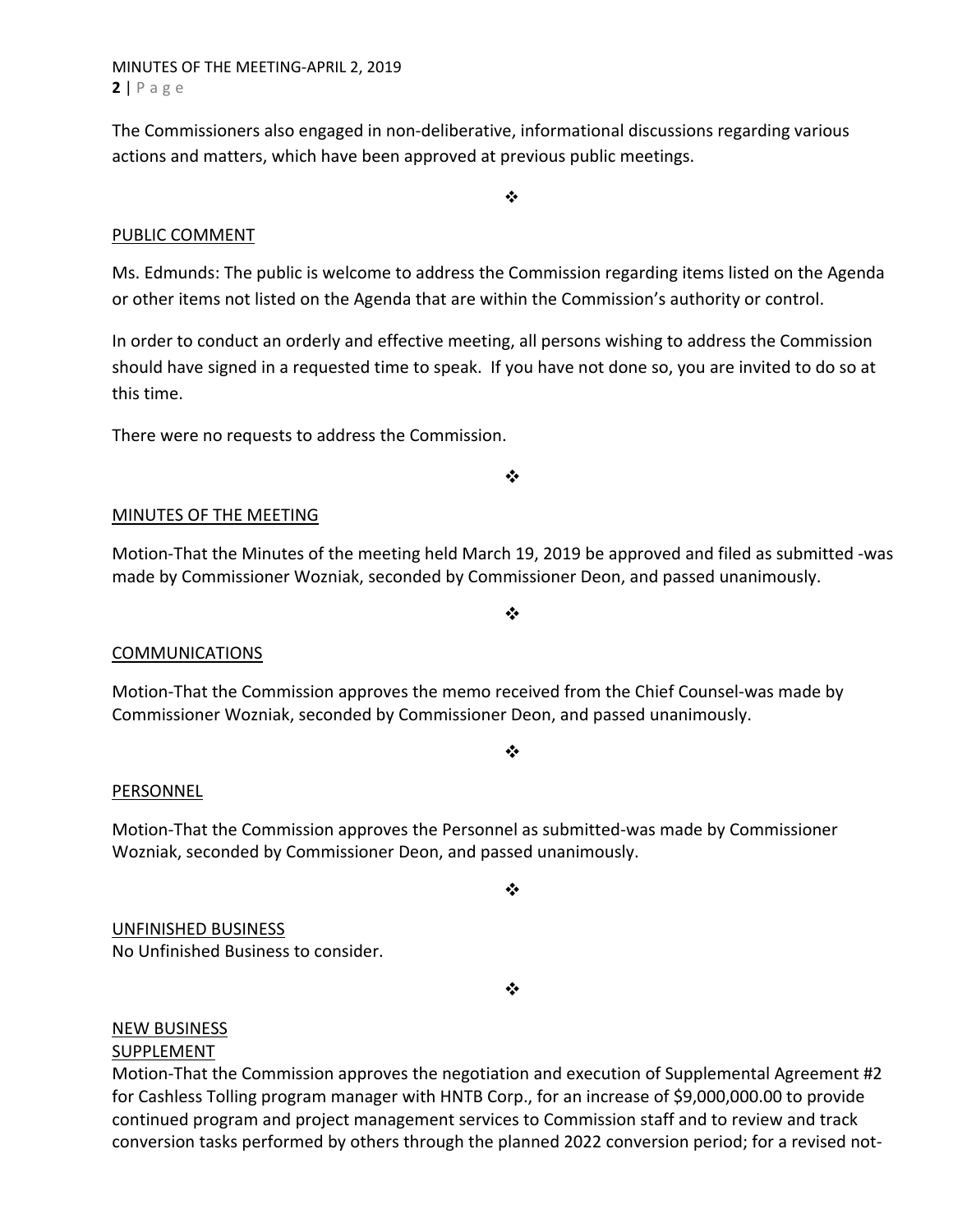# MINUTES OF THE MEETING‐APRIL 2, 2019 **3** | Page

to‐exceed amount of \$22,000,000.00‐was made by Commissioner Wozniak, seconded by Commissioner Deon, and approved unanimously.

 $\mathbf{A}$ 

# AGREEMENTS

Motion‐That the Commission approves negotiation and execution of the Agreements and Amendments for the items listed in memos "a" through "e":

- a. Reimbursement Agreement with Sunoco Pipeline, LP to reimburse Sunoco the cost for the engineering and utility facility relocation work necessary for the replacement of Bridge EB‐717 at MP 309.20; at a not‐to‐exceed amount of \$156,250.00;
- b. Reimbursement Agreement with West Mifflin Sanitary Sewer Municipal Authority to reimburse the Authority the cost for the final design, right‐of‐way negotiations and construction inspection for the relocation of the Authority's utility lines, grit building and pump stations necessary for construction of the Mon/Fayette Expressway, Section 53B; at a not‐to‐exceed amount of \$1,795,867.24;
- c. Amendment to our agreement with Leidos for GIS open‐end work order services, exercising the option to renew the agreement for an additional year;
- d. Amendment to our agreements with KPMG, LLP and Deloitte Consulting, LLP for Advisory, Strategy, IV & V Work Order Services contracts; exercising the option to renew the agreements for an additional two years; at a combined total not‐to‐exceed amount of \$3,000,000.00;
- e. Amendment to our agreement with TransCore for Customer Service/Violations Processing Center (CSC/VPC) operations, exercising the option to renew the agreement for an additional five (5) years; at an estimated amount of \$175,000,000.00.

‐was made by Commissioner Wozniak, seconded by Commissioner Deon, and passed unanimously.

❖

## RIGHT‐OF‐WAY REQUEST

Motion-That the Commission approves the Right-of-Way Requests for the items listed in memos "a" through "j":

a. Acquisition of Right‐of‐Way #14S236‐1 (Patricia Graham Family LP, Mary Patricia Graham), a total take parcel necessary for construction of the Mon/Fayette Expressway, Rt. 51 to I‐376 by authorizing payment of \$79,193.62 representing fair market value, pro‐rated taxes and recording fees to Universal Settlement Services of PA, LLC, escrow agent; also authorize payment of \$687.78 representing moving costs to South Hills Movers, Inc., and payment of \$152.00 representing pre‐ paid moving costs to Mary Patricia Graham; authorize the appropriate Commission officials to execute the Agreement of Sale and other documents that may be required for closing; authorize the payment of additional statutory damages as calculated by the Right‐of‐Way Administrator and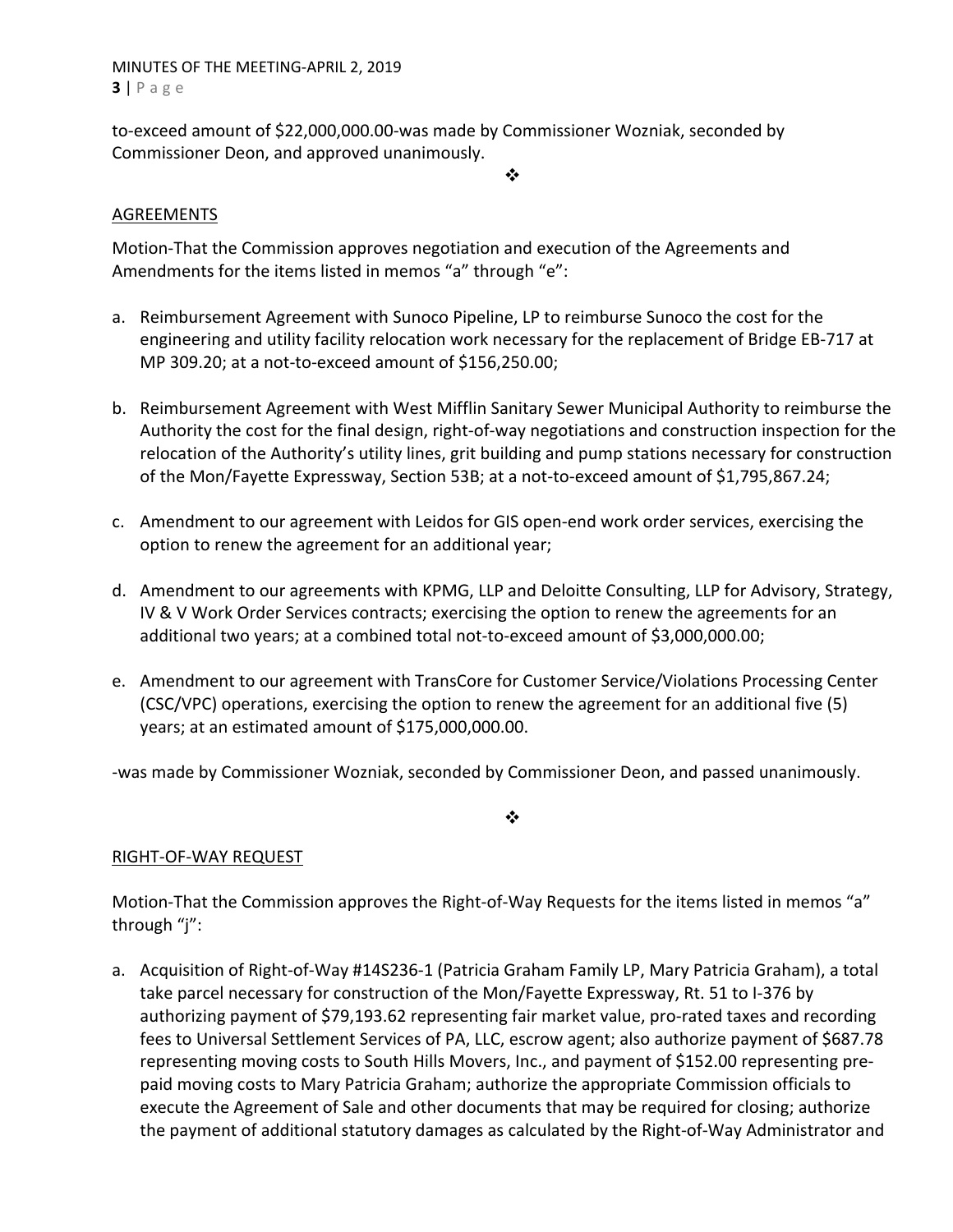approved by the Chief Counsel; and payment of fair market value to the property owner is contingent upon the delivery of a deed as prepared by the Legal Department;

- b. Acquisition of Right‐of‐Way #14S058‐2 (Donel Housing Services, Inc., John R. & Kristi L. Emery Phillips), a total take parcel necessary for construction of the Mon/Fayette Expressway, Rt. 51 to I‐ 376 by authorizing payment of \$14,792.00 representing rent supplement to John R. & Kristi L. Phillips; also authorize payment of \$11,500.00 representing one year's rent and security deposit on replacement dwelling to Stephen Niedzwiecki, II; authorize the appropriate Commission officials to execute all required documents; and authorize payment of additional statutory damages as calculated by the Right‐of‐Way Administrator and approved by the Chief Counsel;
- c. Acquisition of Right‐of‐Way #14S334 (John R. & Beverly A. Seba), a total take parcel necessary for construction of the Mon/Fayette Expressway, Rt. 51 to I‐376, by authorizing payment of \$112,487.73 representing fair market value, pro‐rated taxes and recording fees to Closure Settlement, LLC, escrow agent; also authorize payment of \$42,931.75 representing housing supplement and closing costs to John R. & Beverly A. Seba; authorize the appropriate Commission officials to execute the Agreement of Sale and other documents that may be required for closing; authorize the payment of additional statutory damages as calculated by the Right‐of‐Way Administrator and approved by the Chief Counsel; and payment of fair market value to the property owners is contingent upon the delivery of a deed as prepared by the Legal Department;
- d. Acquisition of Right‐of‐Way #14S611 (Jean K. Tankersley), a total take parcel necessary for construction of the Mon/Fayette Expressway, Rt. 51 to I‐376, by authorizing payment of \$80,877.46 representing fair market value, pro‐rated taxes and recording fees to Closure Settlement, LLC, escrow agent; also authorize payment of \$25,060.00 representing housing supplement and closing costs to Jean K. Tankersley; authorize the appropriate Commission officials to execute the Agreement of Sale and other documents that may be required for closing; authorize the payment of additional statutory damages as calculated by the Right‐of‐Way Administrator and approved by the Chief Counsel; and payment of fair market value to the property owner is contingent upon the delivery of a deed as prepared by the Legal Department;
- e. Acquisition of Right‐of‐Way #14S610 (Jeffrey J. & Mary K. Cardamone), a total take parcel necessary for construction of the Mon/Fayette Expressway, Rt. 51 to I‐376, by authorizing payment of \$121,093.57 representing fair market value, pro‐rated taxes and recording fees to Arrow Land Solutions, LLC, escrow agent; also authorize payment of \$26,364.38 representing housing supplement and closing costs to The Law Offices of Edward L. Kochuba, Jr., escrow agent; authorize the appropriate Commission officials to execute the Agreement of Sale and other documents that may be required for closing; authorize the payment of additional statutory damages as calculated by the Right‐of‐Way Administrator and approved by the Chief Counsel; and payment of fair market value to the property owners is contingent upon their delivery of a deed as prepared by the Legal Department;
- f. Acquisition of Right‐of‐Way #14S380 (Joyce Eagan), a total take parcel necessary for construction of the Mon/Fayette Expressway, Rt. 51 to I‐376, by authorizing payment of \$172,115.79 representing fair market value, pro-rated taxes, recording fees, replacement housing supplement and closing costs to Closure Settlement, LLC, escrow agent; also authorize payment of \$350.00 representing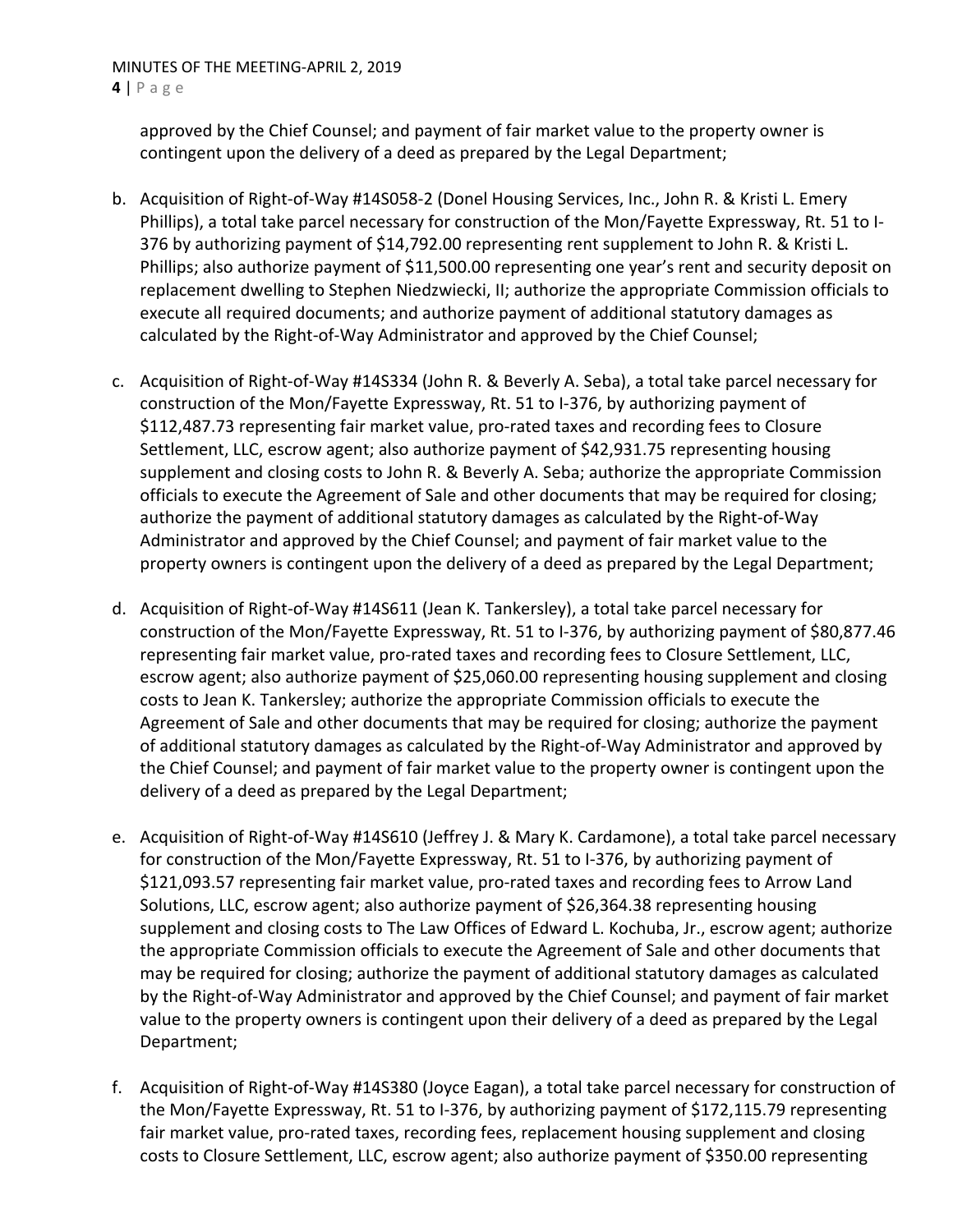Section 710 damages to Joyce Eagan; authorize the appropriate Commission officials to execute the Agreement of Sale and other documents that may be required for closing; authorize the payment of additional statutory damages as calculated by the Right‐of‐Way Administrator and approved by the Chief Counsel; and payment of fair market value to the property owner is contingent upon the delivery of a deed as prepared by the Legal Department;

- g. Settlement of Right‐of‐Way #14079‐V (Akhrass Family L.P.), a partial take parcel necessary for the total reconstruction project from MP 49.00 to MP 53.00 by authorizing payment of \$101,336.50 representing fair market value and pro-rated taxes to Akhrass Family L.P.; authorize the appropriate Commission officials to execute the Agreement of Sale and other documents that might be required for closing; authorize the payment of additional statutory damages as calculated by the Right‐of‐Way Administrator and approved by the Chief Counsel; and payment of fair market value to the property owner is contingent upon the delivery of a deed as prepared by the Legal Department;
- h. Acquisition of Right‐of‐Way #14091‐RA (The County of Allegheny), a partial take parcel necessary for the total reconstruction project from MP 53.00 to MP 57.00 by authorizing payment of \$640.00 representing fair market value to The County of Allegheny; authorize the appropriate Commission officials to execute the Temporary Construction Easement Agreement and other documents that may be required for closing; authorize the payment of additional statutory damages as calculated by the Right‐of‐Way Administrator and approved by the Chief Counsel; and payment of fair market value to the property owner is contingent upon the delivery of a Temporary Construction Easement Agreement prepared by the Legal Department;
- i. Acquisition of Right‐of‐Way #14S384 (Frank Ramirez), a total take parcel necessary for construction of the Mon/Fayette Expressway, Rt. 51 to I‐376, by authorizing payment of \$140,879.23 representing fair market value, pro‐rated taxes and recording fees to Closure Settlement, LLC, escrow agent; authorize the appropriate Commission officials to execute the Agreement of Sale and other documents that may be required for closing; authorize the payment of additional statutory damages as calculated by the Right‐of‐Way Administrator and approved by the Chief Counsel; and payment of fair market value to the property owner is contingent upon his delivery of a deed as prepared by the Legal Department;
- j. Acquisition of Right‐of‐Way #14S229 (Patricia Pilisausky), a total take parcel necessary for construction of the Mon/Fayette Expressway, Rt. 51 to I‐376, by authorizing payment of \$70,133.41 representing fair market value, pro‐rated taxes and recording fees to Universal Settlement Services of PA, LLC, escrow agent; also authorize payment of \$13,839.60 representing housing supplement and closing costs to Patricia Pilisausky; authorize the appropriate Commission officials to execute the Agreement of Sale and other documents that may be required for closing; authorize payment of additional statutory damages as calculated by the Right‐of‐Way Administrator and approved by the Chief Counsel; and payment of fair market to the property owner is contingent upon the delivery of a deed as prepared by the Legal Department.

‐was made by Commissioner Wozniak, seconded by Commissioner Deon, and passed unanimously.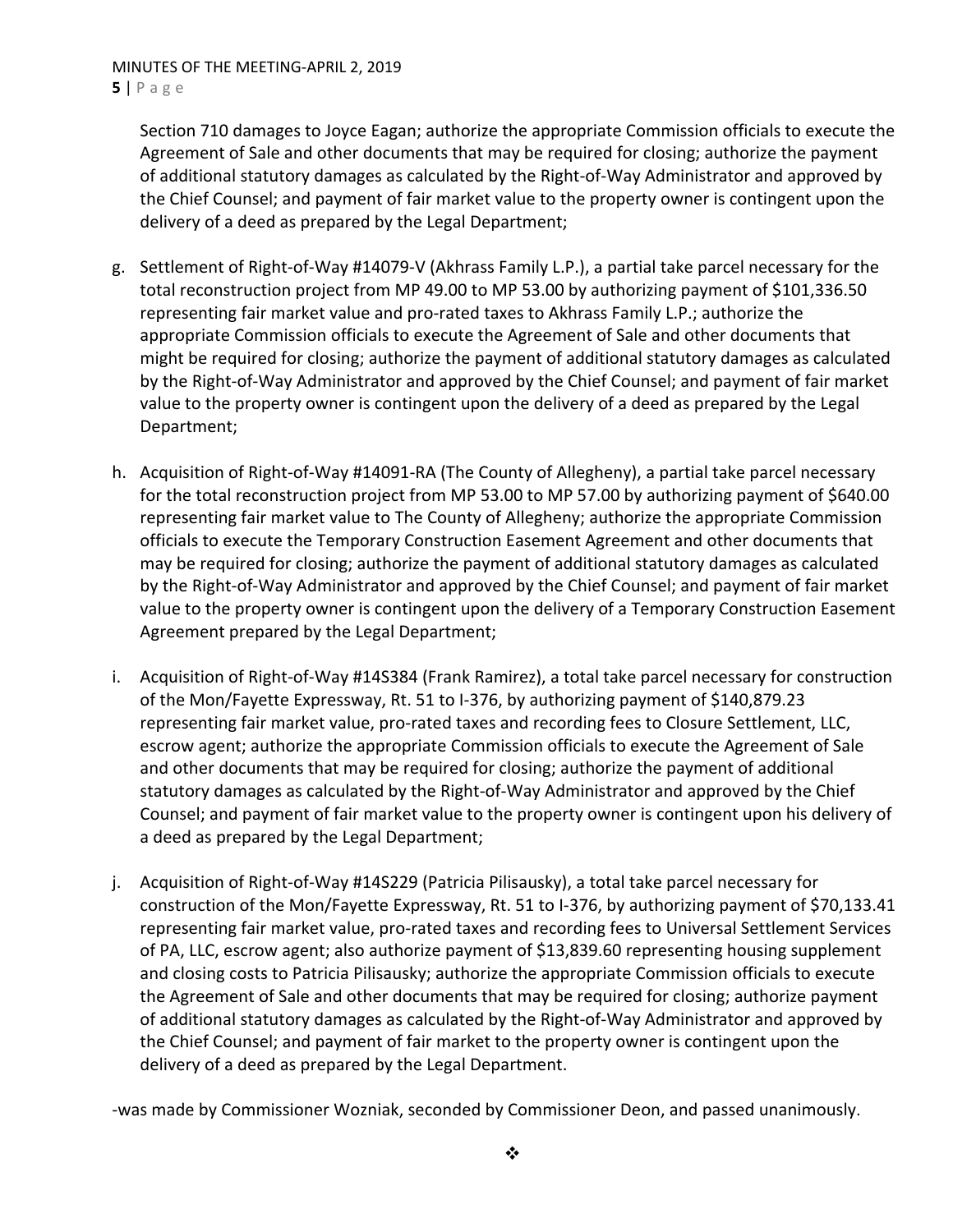### ADVERTISING

Motion-That the Commission approves advertising for the items listed in memos "a" through "c":

- a. General Consulting Engineer to perform the functions stipulated in the Amended and Restated Trust Indenture;
- b. Design and installation of a truck parking management system located at a minimum of ten (10) service plazas;
- c. Engineering or construction management firm to perform open‐end construction management and construction inspection services for FEMO projects.

‐was made by Commissioner Wozniak, seconded by Commissioner Deon, and passed unanimously.

### $\bullet^{\bullet}_{\bullet} \bullet$

### PURCHASE ORDERS

Motion‐That the Commission approves the Change Orders, Award of Bids and Issue Purchase Orders for the items listed in memos "a" through "g":

- a. Change Order for Qlik GeoAnalytics software licenses and support (September 2018 September 2019) with Carahsoft Technology Corp., to add 50 additional licenses; at a cost of \$61,875.00;
- b. Tree clearing & pruning from MP 226.30 to MP 242.00, to the lowest responsive and responsible bidder, Sidelines Tree Service, LLC; at a total award of \$2,079,652.50;
- c. Uniform management program (toll collectors, maintenance rain gear), to the lowest responsive and responsible bidder, Unitec Distribution Systems, Inc.; at a total award of \$400,000.00;
- d. Change Orders to consolidate Asset Management System agreements for sign, pavement, stormwater & tunnel management implementation and hosting (no additional cost) with Agile Assets, Inc., and to incorporate Enterprise license subscription through May 2023; for an additional cost of \$1,094,732.44;
- e. Change Order for sludge and residual waste water removal with ACV Environ APV/Allstate Power Vac, Inc., to cover requirements through the end of the contract (June 30, 2019):

 District 1 \$100,000.00 District 2 mo additional funds District 3 \$ 50,000.00 District 4 no additional funds District 5 mo additional funds

TOTAL REQUEST: \$150,000.00

f. Penn State sponsorship agreement, with Penn State Sports Properties, LLC; at a cost of \$215,079.00 plus a contingency of \$62,740.00; for a total approved amount of \$277,819.00;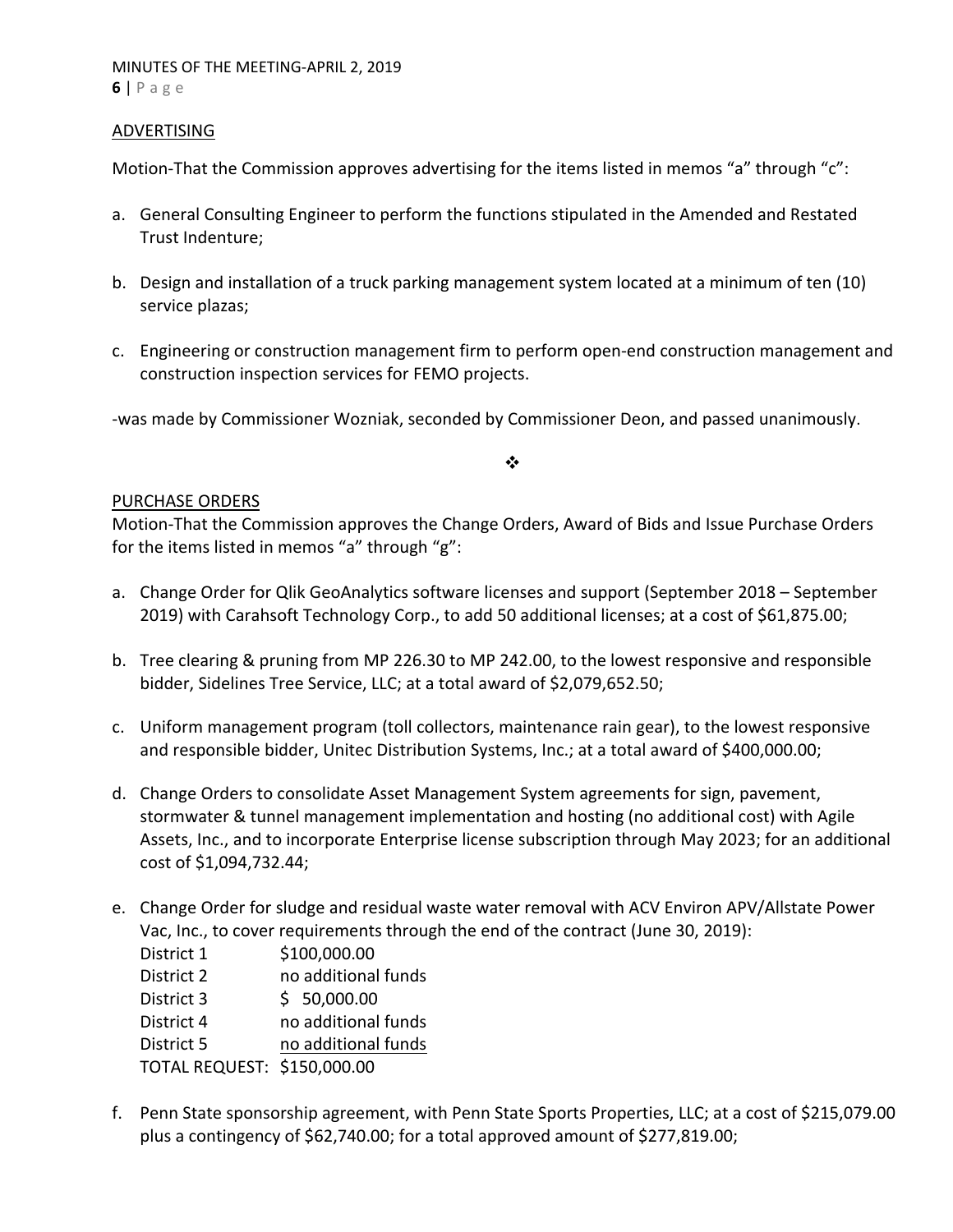MINUTES OF THE MEETING‐APRIL 2, 2019 **7** | Page

g. Change Order for Automatic External Defibrillator (AED) training and service with Cardiac Science Corp., exercising the option to renew the agreement for an additional two‐years (February 2019 – February 2021); at a cost of \$60,203.40.

‐was made by Commissioner Wozniak, seconded by Commissioner Deon, and passed unanimously.

❖

# CHANGE ORDERS/FINAL PAYMENTS

Motion‐That the Commission approves the Change Orders and Final Payments for the items listed in memos "a" through "c":

- a. Change Order #4 and Final Payment for Contract #S‐006.00X002‐3‐22 for construction of Cashless Tolling on the Southern Beltway, between MP S0.62 and MP S5.70 with Golden Triangle Construction Co., Inc., for an increase of \$211,312.14 to balance items to actual work completed, changes for concrete barrier, drainage, base course, cold weather curing, MPT, condensing unit, UPS replay card, AC relocation, lighting and gantry bolt replacement, for a final contract value of \$5,239,765.92 and final amount due to the contractor of \$529,138.89;
- b. Change Order #5 for Contract #A‐070.26F003‐3‐02 for Lehigh Tunnel lighting replacement between MP A70.26 and MP A71.57 with Mosites Construction Company, for an increase of \$468,817.77 for tunnel luminaire bracket modifications, lighting tilt angle adjustments, additional conduit and supports in Tunnel 1, relocation of blue light in Tunnel 2, a 15‐day time extension due to added work items to the project; for a revised not-to-exceed amount of \$15,998,861.74;
- c. Change Order #2 for Contract #T‐210.00R001‐3‐02 for bituminous resurfacing between MP 210.92 and MP 215.14 with New Enterprise Stone & Lime Co., Inc., for a decrease of \$13,207.30 to balance items to actual work completed, a 190‐day time extension to complete line painting that is weather sensitive (warm & dry conditions needed); for a revised not‐to‐exceed amount of \$4,935,038.77.

‐was made by Commissioner Wozniak, seconded by Commissioner Deon, and passed unanimously.

 $\frac{1}{2}$ 

# PSPC AWARDS

Motion‐That the Commission approves the award of services and authorize the negotiation and execution of an agreement with the selected firm(s) for the items listed in memos "a" and "b":

- a. T00109, open‐end construction inspection services, west:
	- Pennoni Associates-AWARDED
	- Stahl Sheaffer Engineering, LLC
	- The EADS Group, Inc.

‐was made by Commissioner Wozniak, seconded by Commissioner Deon, and passed unanimously.